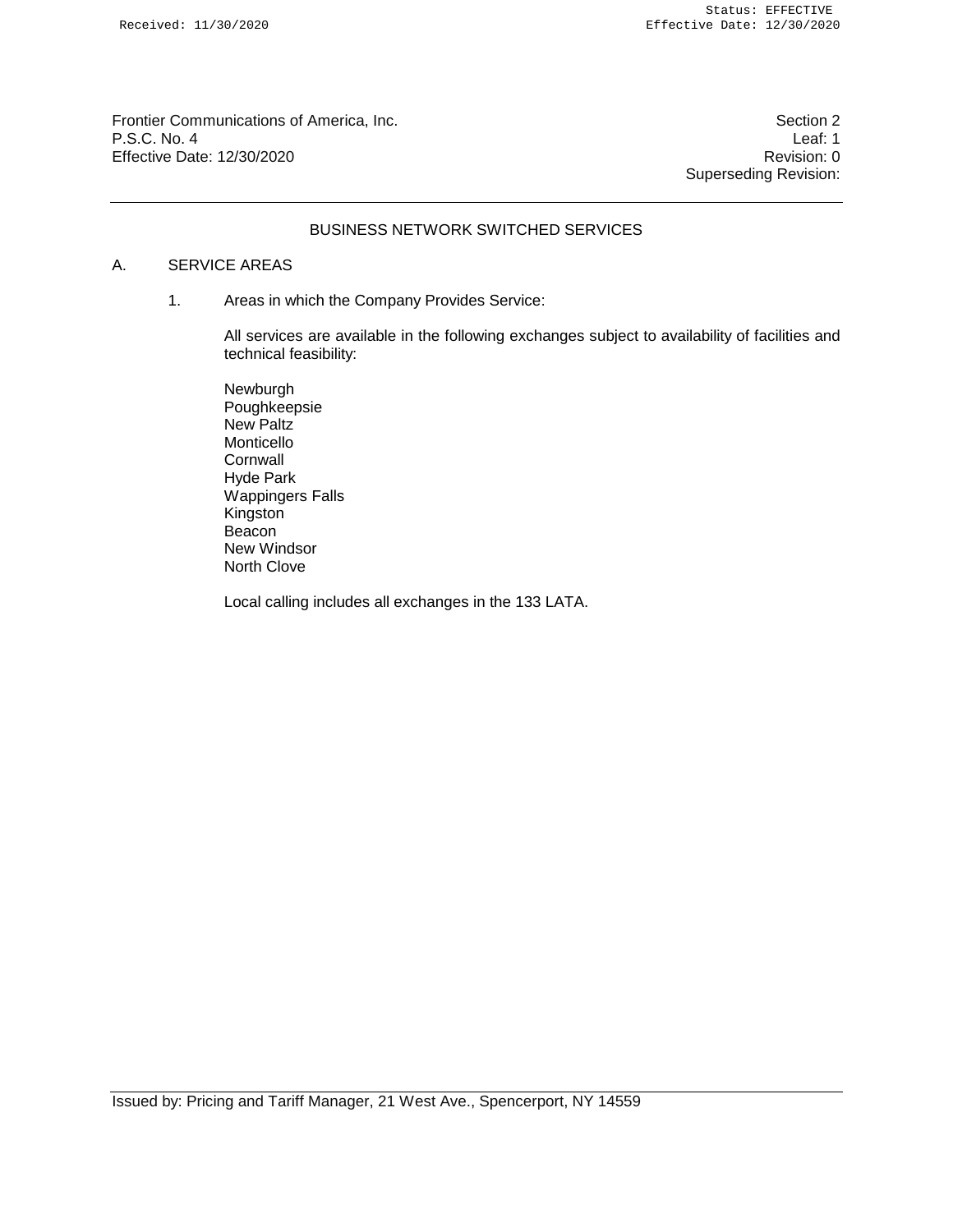Frontier Communications of America, Inc.<br>
P.S.C. No. 4 Leaf: 2 P.S.C. No. 4 Leaf: 2<br>Effective Date: 12/30/2020 Effective Date: 12/30/2020

Superseding Revision:

# BUSINESS NETWORK SWITCHED SERVICES

## A. SERVICE AREAS (Cont'd)

2. Areas in which the Company Provides Service - ABC Solutions is also available in the following exchanges:

| Exchange                                 | <b>Local Calling Area</b>                                                                                          |  |
|------------------------------------------|--------------------------------------------------------------------------------------------------------------------|--|
| Chester                                  | Goshen<br><b>Highland Mills/Central Valley</b><br>Maybrook<br>Middletown<br>Monroe<br>Washingtonville<br>Warwick   |  |
| Goshen                                   | Chester<br>Florida<br>Middletown<br>Scotchtown<br>Monroe<br>Maybrook<br>Washingtonville<br>New Hampton<br>Highland |  |
| Highland Mills/<br><b>Central Valley</b> | Mills/Central Valley<br>Chester<br>Goshen<br>Monroe<br>Washingtonville                                             |  |
| Maybroook                                | Chester<br>Goshen<br>Monroe<br>Montgomery<br>Walden<br>Washingtonville<br>Highland<br><b>Mills/Central Valley</b>  |  |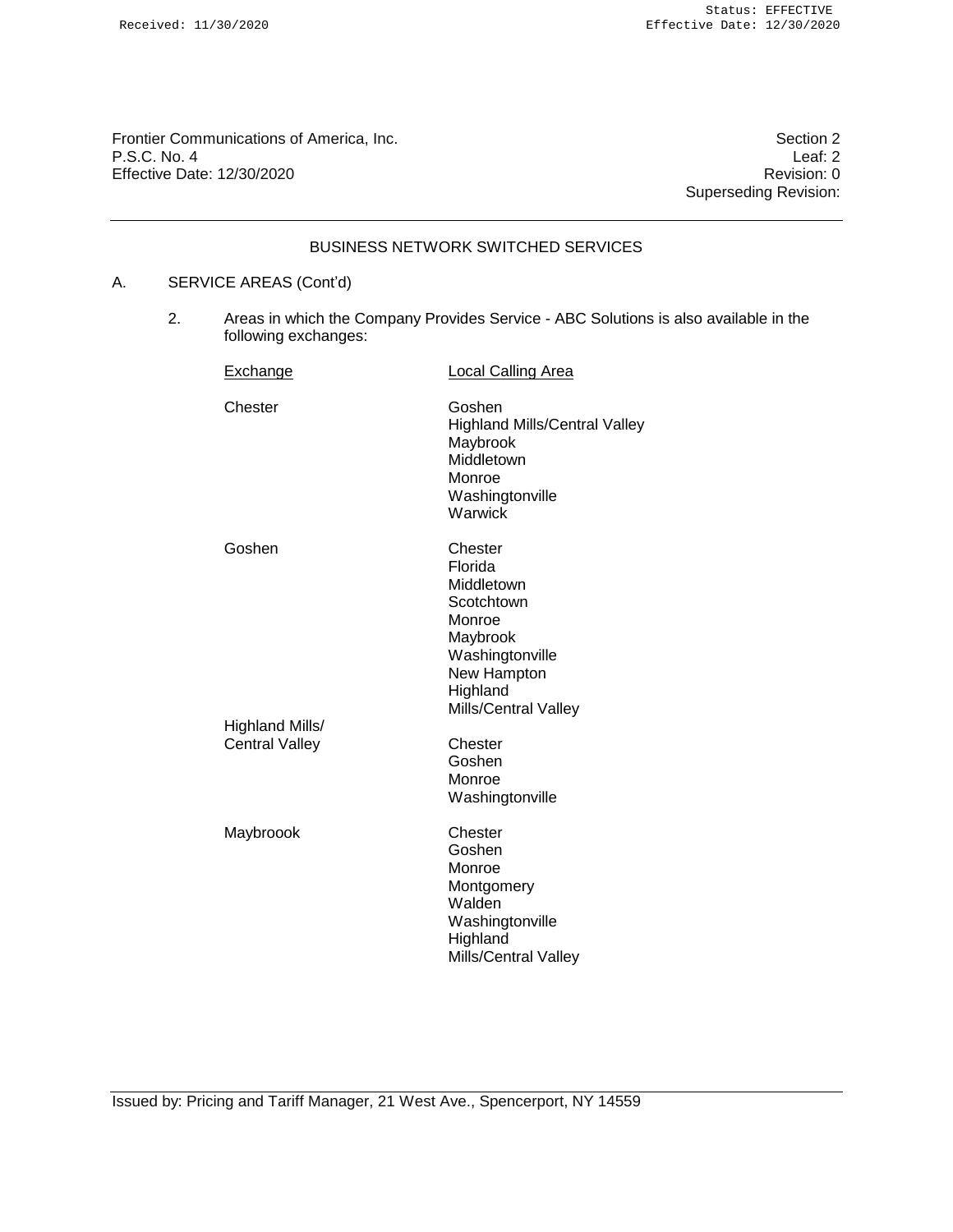Frontier Communications of America, Inc. Section 2 P.S.C. No. 4 Leaf: 3<br>Effective Date: 12/30/2020 **Effective Date: 12/30/2020** 

Superseding Revision:

### BUSINESS NETWORK SWITCHED SERVICES

# A. SERVICE AREAS (Cont'd)

2. Areas in which the Company Provides Service - ABC Solutions is also available in the following exchanges: (Cont'd)

| Exchange   | <b>Local Calling Area</b>                                                                                            |
|------------|----------------------------------------------------------------------------------------------------------------------|
| Monroe     | Monroe<br>Cellular<br>Chester<br>Goshen<br>Maybrook<br>Tuxedo<br>Washingtonville<br>Highland<br>Mills/Central Valley |
| Montgomery | Circleville<br>Maybrook<br>Pinebush<br>Walden<br>Walkill<br>Newburgh<br>Middletown<br>Scotchtown                     |
| PineBush   | Bloomingburg<br>Circleville<br>Montgomery<br>Walden<br>Wallkill<br>Middletown<br>Scotchtown                          |
| Walden     | Maybrook<br>Montgomery<br>Pinebush<br>Wallkill<br>Newburgh                                                           |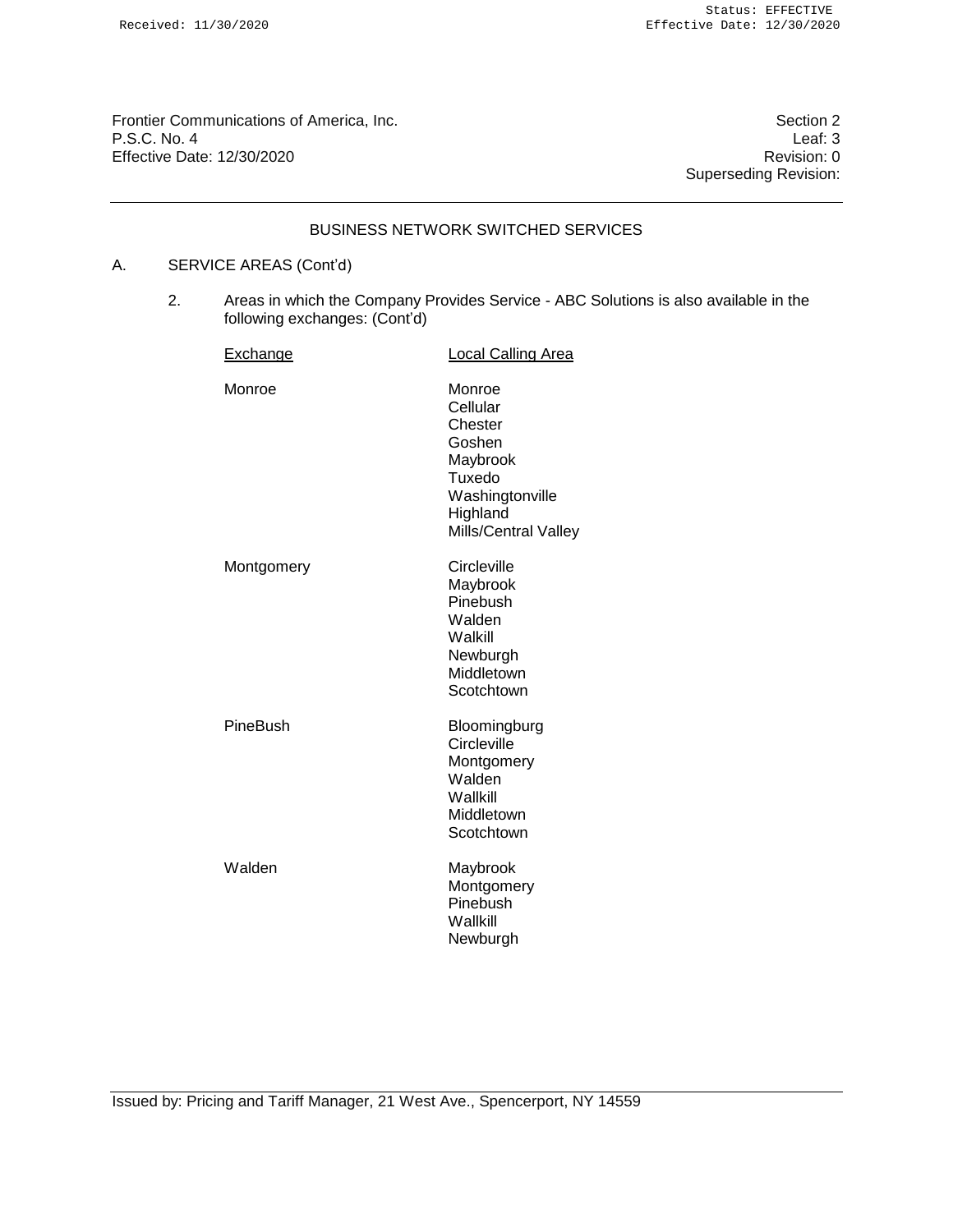Frontier Communications of America, Inc. Section 2 P.S.C. No. 4 Leaf: 4 Leaf: 4 Leaf: 4 Leaf: 4 Leaf: 4 Leaf: 4 Leaf: 4 Leaf: 4 Leaf: 4 Leaf: 4 Leaf: 4 Leaf: 4 Leaf: 4 Leaf: 4 Leaf: 4 Leaf: 4 Leaf: 4 Leaf: 4 Leaf: 4 Leaf: 4 Leaf: 0 Revision: 0 **Effective Date: 12/30/2020** 

Superseding Revision:

## BUSINESS NETWORK SWITCHED SERVICES

# A. SERVICE AREAS (Cont'd)

2. Areas in which the Company Provides Service - ABC Solutions is also available in the following exchanges: (Cont'd)

| Exchange                                                | <b>Local Calling Area</b>                                                                                                                                                                                                                                                                                                                                   |
|---------------------------------------------------------|-------------------------------------------------------------------------------------------------------------------------------------------------------------------------------------------------------------------------------------------------------------------------------------------------------------------------------------------------------------|
| Wallkill                                                | Montgomery<br>Pinebush<br>Walden<br>Newburgh<br><b>New Paltz</b>                                                                                                                                                                                                                                                                                            |
| Washingtonville                                         | Chester<br>Goshen<br>Maybrook<br>Monroe<br>Highland<br><b>Mills/Central Valley</b>                                                                                                                                                                                                                                                                          |
| <b>Hopewell Junction</b><br>Stormville<br>Lagrangeville | <b>Hopewell Junction</b><br>Hyde Park<br>Marlboro<br>New Paltz<br><b>Clinton Corners</b><br><b>Wappingers Falls</b><br>Esopus<br>Poughkeepsie<br>Cornwall<br>Newburgh<br><b>Pleasant Valley</b><br><b>Millbrook</b><br>Highland<br>North Clove<br>Milton<br>Beacon<br>Wingdale<br>Pawling<br>Dover Plains<br>Clintondale<br>Staatsburg<br>Beacon (Fishkill) |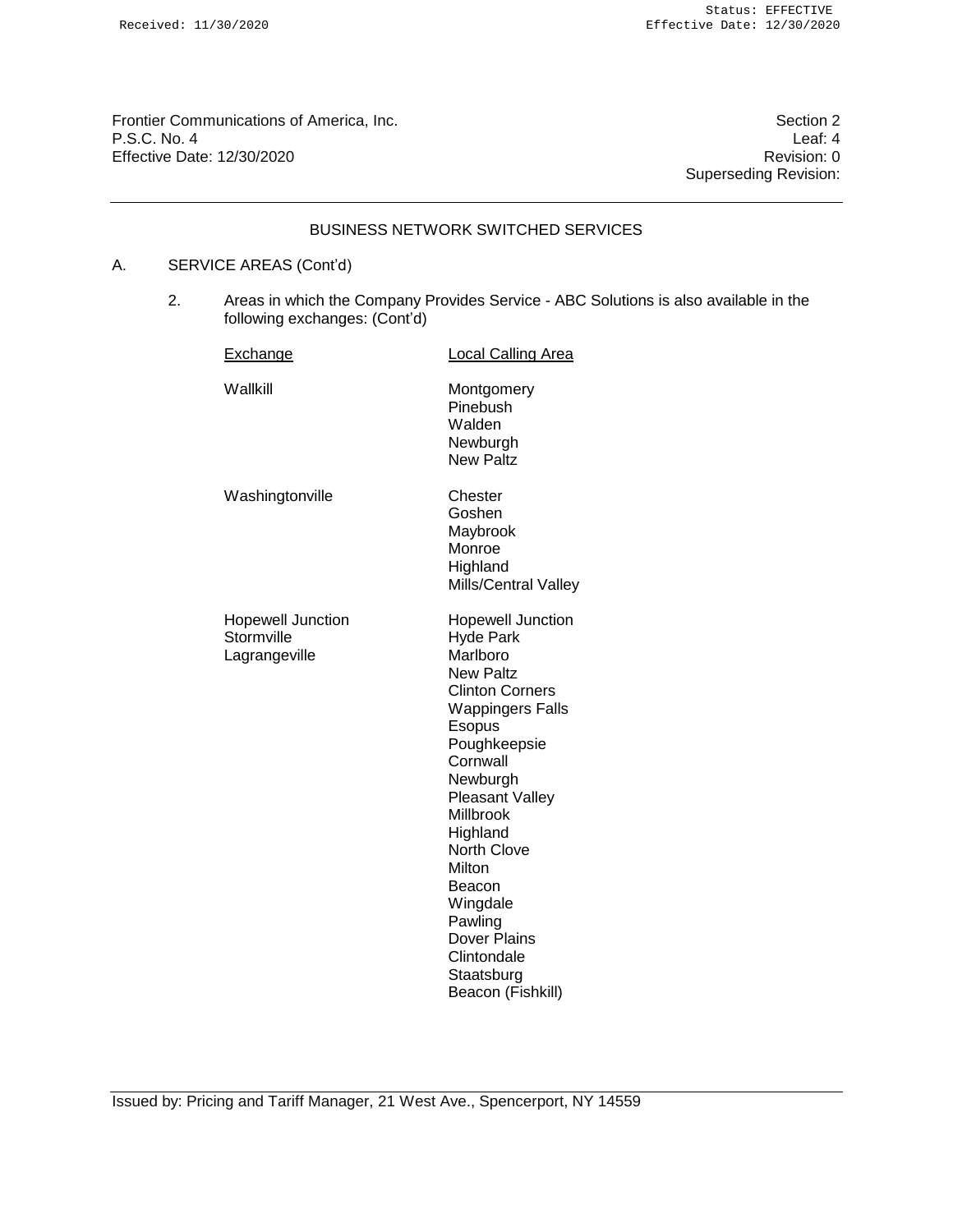Frontier Communications of America, Inc. Section 2 and 2008 and 2009 and 2009 and 2009 and 2009 and 2009 and 2009 and 2009 and 2009 and 2009 and 2009 and 2009 and 2009 and 2009 and 2009 and 2009 and 2009 and 2009 and 2009 P.S.C. No. 4 Leaf: 5 Effective Date: 12/30/2020 **Revision: 0 Revision: 0** 

Superseding Revision:

### BUSINESS NETWORK SWITCHED SERVICES

## B. BUSINESS NETWORK SWITCHED SERVICES

1. General

Business Network Switched Service provide a business customer with a connection to the Company's switching network which enables the customer to:

- a. Receive calls from other stations on the public switched telephone network;
- b. Access the Company's local calling service;
- c. Access the Company's operators and business office for service-related assistance; access toll-free telecommunications service such as 800 NPA; and access 911 service for emergency calling; and
- d. Access the service of providers of interexchange service or intraLATA toll service. A customer may presubscribe to such provider's service to originate calls on a direct dialed basis or to receive 800 service from such provider or may access a provider on an ad hoc basis by dialing the provider's Carrier Identification Code (1010XXXX). At the time of initial subscription, the customer shall designate a Primary Interexchange Carrier (PIC) for intra-LATA and inter-LATA toll service.

Business Network Switched Service is provided via one or more channels terminated at the customer's premises. Each Business Network Switched Service channel corresponds to one or more analog, voice-grade telephonic communications channels that can be used to place or receive one call at a time.

Service Charges as described in Section 3 apply to all service on a one-time basis unless waived pursuant to this Tariff.

2. Termination Liability

Several of the services offered above are available at reduced prices if the Customer agrees at the time the order is placed to continued service for a specified period of time ("term"). If the Customer terminates service prior to the end of the term, in part or in whole, then termination charges may apply. If a customer disconnects service prior to the fulfillment of the term plan contracted, then a termination liability will be due to Company from Customer. The termination liability charge will be the difference between the monthly rate for the highest term period which could have been satisfied prior to service discontinuance and the monthly rate for the selected commitment period multiplied by the actual number of months the plan has been in effect. The monthly rates used for this calculation will be those in effect at the time the service is disconnected.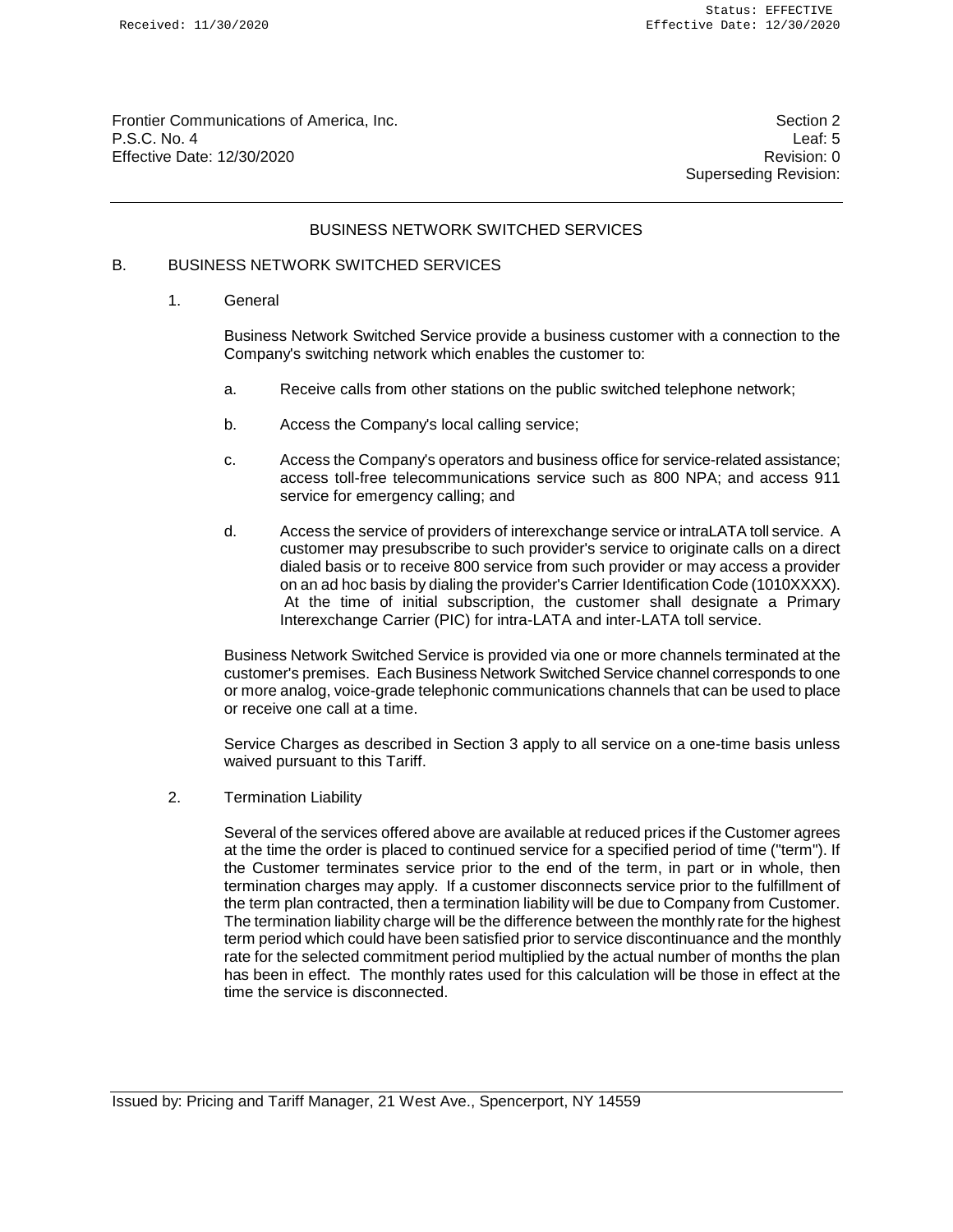Frontier Communications of America, Inc. Section 2 and 2008 and 2009 and 2009 and 2009 and 2009 and 2009 and 2009 and 2009 and 2009 and 2009 and 2009 and 2009 and 2009 and 2009 and 2009 and 2009 and 2009 and 2009 and 2009 P.S.C. No. 4 Leaf: 6 Effective Date: 12/30/2020 **Revision: 0 Revision: 0** 

Superseding Revision:

#### BUSINESS NETWORK SWITCHED SERVICES

# B. BUSINESS NETWORK SWITCHED SERVICES (Cont'd)

#### 3. Basic Business Line Service

a. General

Basic Business Line Service provides a customer with a one or more analog, voicegrade telephonic communications channel that can be used to place or receive one call at a time. Local calling service is available at a flat rate included in the line price, or on a measured usage basis. Basic Business Lines are provided for connection of customer-provided single-line terminal equipment such as station sets or facsimile machines.

Each Basic Business Line has the following characteristics:

| Terminal Interface: | 2-wire                                              |
|---------------------|-----------------------------------------------------|
| Signaling Type:     | Loop start                                          |
| Pulse Types:        | Dual Tone Multifrequency (DTMF)                     |
| Directionality:     | Two-Way, In-Only, or Out-Only, at the option of the |
|                     | customer                                            |

- b. Measured Rate Basic Business Line Service
	- 1) Description

Calls to points within the local exchange area are charged on the basis of the duration of completed calls originating from the customer's service in addition to a base monthly charge. Local calling areas are as specified in Section 2.

2) Recurring and Nonrecurring Charges

Charges for each Measured Rate Service line include a monthly recurring Base Service Charge and usage charges for completed calls originated from the customer's line based on the duration of calls during the billing period. In addition to the nonrecurring charges listed below, service order charges apply as described in Section 3.